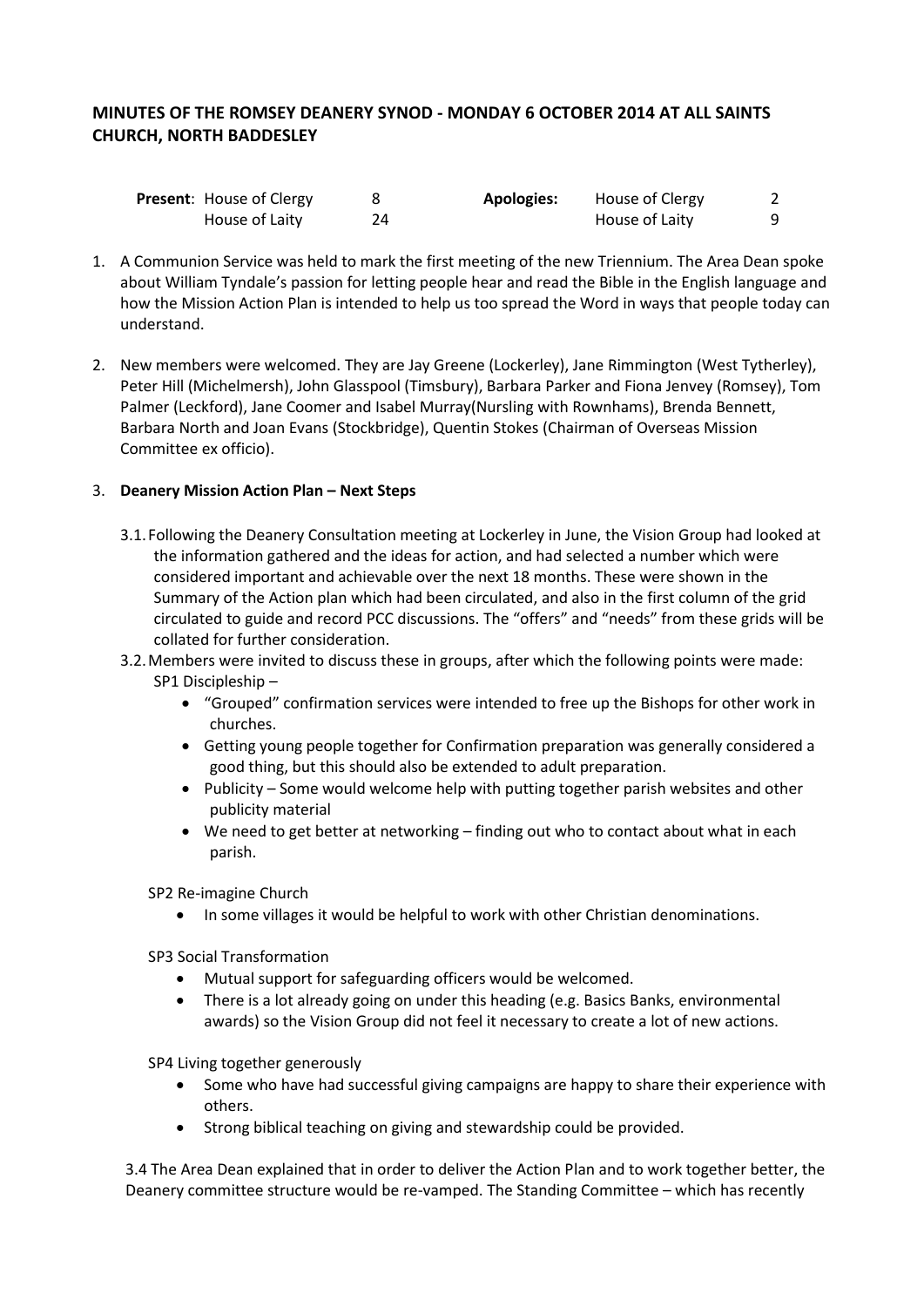also had the role of the Mission and Pastoral Committee – will deal with finance, governance and other decisions. The Vision Group will be merged with the Mission and Pastoral Committee, and will take responsibility for delivery of the Action Plan. It would also consider and pastoral reorganisation alongside the rest of the Synod. Membership of this group will be reviewed to ensure that every benefice is represented. The details need to be worked through, and proposals will be put to the February Synod.

# **4. Synod Elections**

# **House of Laity:**

Sarah Boothman, Lay Chair, Julie Carlton Synod Secretary and Jane Thompson current Lay representative on Standing Committee were happy to stand again. There were no other nominations, and all were re-elected by vote.

Sue Holligan (Somborne with Ashley) was elected to fill the lay vacancy on the Standing Committee.

The meeting thanked current post holders for their work over the last three years.

### **House of Clergy:**

Chapter Clerk and Assistant Secretary to Synod – Hilary Healey Standing Committee Clergy Members – James Pitkin and Jonathan Watkins

5. **Minutes of the previous meeting** of 12 February 2014 were agreed and signed.

#### 6. **Matters arising**

### 6.1. General Synod representative

 Canon David Williams has been appointed Bishop of Basingstoke, and so will no longer be able to act as the Deanery's liaison point with General Synod. The Revd Rosalind Rutherford has been appointed to take his place.

### **7. Committee reports**

### 7.1.Diocesan Synod

- A summary of the June Synod meeting, which discussed the new parish share system was handed out at the meeting.
- 7.2.Overseas Mission Committee
	- Quentin Stokes' report was circulated. The visit from Canon Josephat and Rev Alice in June had been very successful, and Sarah Boothman thanked all involved.
	- Jane Horne presented the OMC Accounts for 2013. Over £17,000 had been sent to South Rwenzori in 2013, and Jane thanked in particular the generous giving in response to the floods. Houghton Parish has a standing order to the Committee which is very helpful, and others were encouraged to consider this. The accounts were accepted by the Synod.
	- Jane will be visiting South Rwenzori next year to view the projects which Romsey donations support. It was agreed it was important to ensure that information about the work done got out to Deanery parishes.
- 7.3.Children's Group
	- The Revd Pitkin's report had been circulated. Life Expo had been a successful venture and would be repeated.
- 7.4.Youth Advisory Group
	- There had been no meeting since the February Synod.
- 7.5.Parish Share Group
	- Figures based on the new Share Allocation scheme had been circulated to PCC Treasurers, and the Group had met to consider. 2015 would be a "transition" year, and there was very